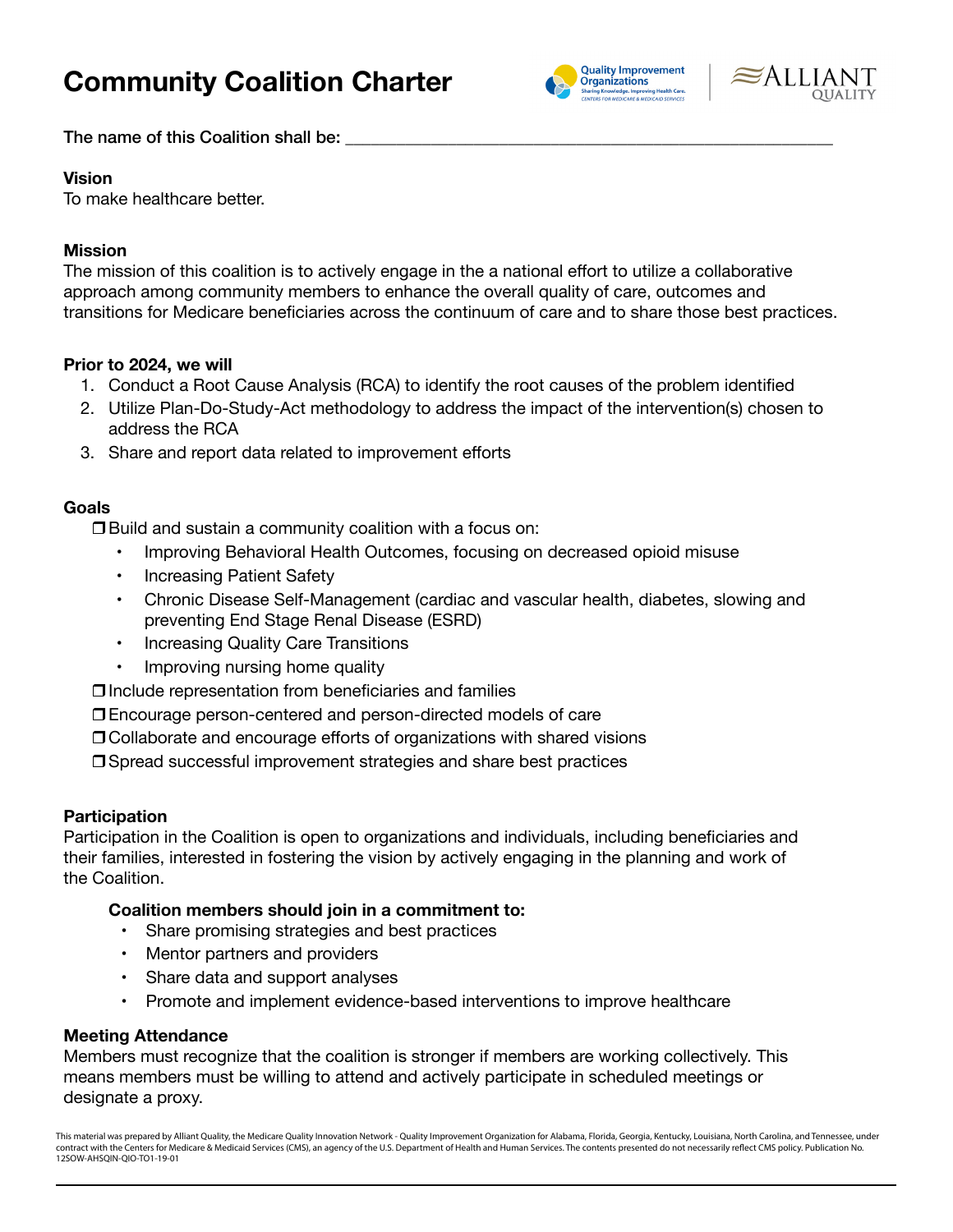#### **Procedural Policies**

### **Conflicts**

No one may profit financially from membership in the Coalition by sales or solicitation at meetings or workshops. Participants will disclose any actual or potential conflicts of interest to Alliant Quality and its partners.

#### **Decision Making**

In the spirit of the Community Coalition Charter vision, all Coalition business shall be conducted based on the philosophy of mutual respect. Simple majority rules will apply.

### **Voting**

Voting on the business of the Coalition may be conducted by those in attendance at the meeting either in person or by teleconference. Proxy voting via email is permissible.

| Charter Signed (mm/dd/yyyy) |  |
|-----------------------------|--|
|                             |  |

\_\_\_\_\_\_\_\_\_\_\_\_\_\_\_\_\_\_\_\_\_\_\_\_\_\_\_\_\_\_\_\_\_\_\_\_\_\_\_\_

| <b>Please Print Below:</b> |  |  |
|----------------------------|--|--|
|----------------------------|--|--|

**\_\_\_\_\_\_\_\_\_\_\_\_\_\_\_\_\_\_\_\_\_\_\_\_\_\_\_\_\_\_\_\_\_\_\_\_\_\_\_\_\_\_\_\_\_\_\_\_\_\_\_\_\_\_\_\_\_\_\_\_\_\_\_\_\_\_\_\_\_\_\_\_\_\_\_\_\_\_\_\_\_\_\_\_\_\_\_\_\_\_\_**

**\_\_\_\_\_\_\_\_\_\_\_\_\_\_\_\_\_\_\_\_\_\_\_\_\_\_\_\_\_\_\_\_\_\_\_\_\_\_\_\_\_\_\_\_\_\_\_\_\_\_\_\_\_\_\_\_\_\_\_\_\_\_\_\_\_\_\_\_\_\_\_\_\_\_\_\_\_\_\_\_\_\_\_\_\_\_\_\_\_\_\_**

**\_\_\_\_\_\_\_\_\_\_\_\_\_\_\_\_\_\_\_\_\_\_\_\_\_\_\_\_\_\_\_\_\_\_\_\_\_\_\_\_\_\_\_\_\_\_\_\_\_\_\_\_\_\_\_\_\_\_\_\_\_\_\_\_\_\_\_\_\_\_\_\_\_\_\_\_\_\_\_\_\_\_\_\_\_\_\_\_\_\_\_**

**\_\_\_\_\_\_\_\_\_\_\_\_\_\_\_\_\_\_\_\_\_\_\_\_\_\_\_\_\_\_\_\_\_\_\_\_\_\_\_\_\_\_\_\_\_\_\_\_\_\_\_\_\_\_\_\_\_\_\_\_\_\_\_\_\_\_\_\_\_\_\_\_\_\_\_\_\_\_\_\_\_\_\_\_\_\_\_\_\_\_\_**

**\_\_\_\_\_\_\_\_\_\_\_\_\_\_\_\_\_\_\_\_\_\_\_\_\_\_\_\_\_\_\_\_\_\_\_\_\_\_\_\_\_\_\_\_\_\_\_\_\_\_\_\_\_\_\_\_\_\_\_\_\_\_\_\_\_\_\_\_\_\_\_\_\_\_\_\_\_\_\_\_\_\_\_\_\_\_\_\_\_\_\_**

**\_\_\_\_\_\_\_\_\_\_\_\_\_\_\_\_\_\_\_\_\_\_\_\_\_\_\_\_\_\_\_\_\_\_\_\_\_\_\_\_\_\_\_\_\_\_\_\_\_\_\_\_\_\_\_\_\_\_\_\_\_\_\_\_\_\_\_\_\_\_\_\_\_\_\_\_\_\_\_\_\_\_\_\_\_\_\_\_\_\_\_**

**\_\_\_\_\_\_\_\_\_\_\_\_\_\_\_\_\_\_\_\_\_\_\_\_\_\_\_\_\_\_\_\_\_\_\_\_\_\_\_\_\_\_\_\_\_\_\_\_\_\_\_\_\_\_\_\_\_\_\_\_\_\_\_\_\_\_\_\_\_\_\_\_\_\_\_\_\_\_\_\_\_\_\_\_\_\_\_\_\_\_\_**

**\_\_\_\_\_\_\_\_\_\_\_\_\_\_\_\_\_\_\_\_\_\_\_\_\_\_\_\_\_\_\_\_\_\_\_\_\_\_\_\_\_\_\_\_\_\_\_\_\_\_\_\_\_\_\_\_\_\_\_\_\_\_\_\_\_\_\_\_\_\_\_\_\_\_\_\_\_\_\_\_\_\_\_\_\_\_\_\_\_\_\_**

**\_\_\_\_\_\_\_\_\_\_\_\_\_\_\_\_\_\_\_\_\_\_\_\_\_\_\_\_\_\_\_\_\_\_\_\_\_\_\_\_\_\_\_\_\_\_\_\_\_\_\_\_\_\_\_\_\_\_\_\_\_\_\_\_\_\_\_\_\_\_\_\_\_\_\_\_\_\_\_\_\_\_\_\_\_\_\_\_\_\_\_**

**\_\_\_\_\_\_\_\_\_\_\_\_\_\_\_\_\_\_\_\_\_\_\_\_\_\_\_\_\_\_\_\_\_\_\_\_\_\_\_\_\_\_\_\_\_\_\_\_\_\_\_\_\_\_\_\_\_\_\_\_\_\_\_\_\_\_\_\_\_\_\_\_\_\_\_\_\_\_\_\_\_\_\_\_\_\_\_\_\_\_\_**

**\_\_\_\_\_\_\_\_\_\_\_\_\_\_\_\_\_\_\_\_\_\_\_\_\_\_\_\_\_\_\_\_\_\_\_\_\_\_\_\_\_\_\_\_\_\_\_\_\_\_\_\_\_\_\_\_\_\_\_\_\_\_\_\_\_\_\_\_\_\_\_\_\_\_\_\_\_\_\_\_\_\_\_\_\_\_\_\_\_\_\_**

Organization Name **Representative Name** Representative's Title

This material was prepared by Alliant Quality, the Medicare Quality Innovation Network - Quality Improvement Organization for Alabama, Florida, Georgia, Kentucky, Louisiana, North Carolina, and Tennessee, under contract with the Centers for Medicare & Medicaid Services (CMS), an agency of the U.S. Department of Health and Human Services. The contents presented do not necessarily reflect CMS policy. Publication No. 12SOW-AHSQIN-QIO-TO1-19-01